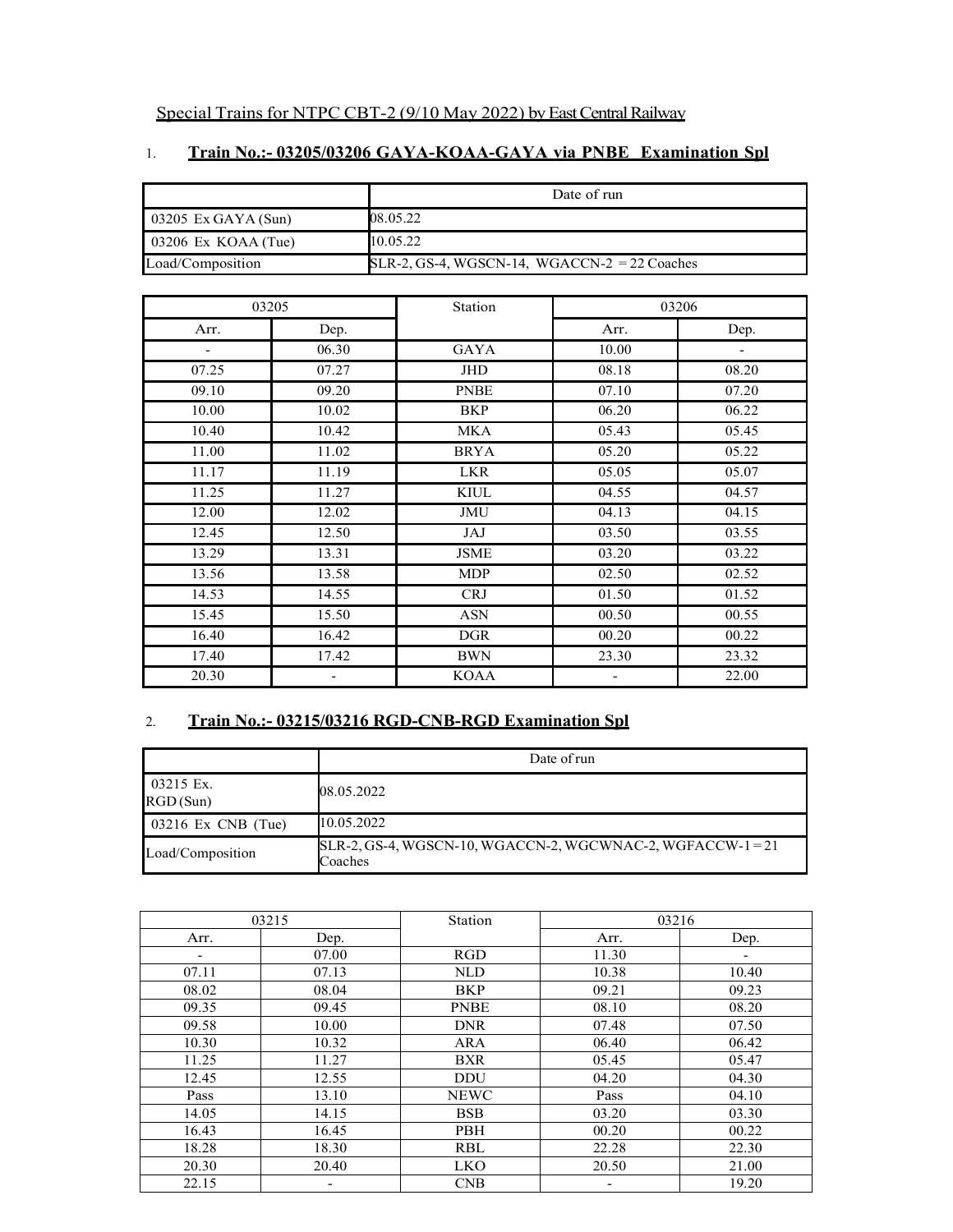### **3. Train No.:- 05215/05216 SPJ-KOAA-SPJ Examination Spl**

|                       | Date of run                  |
|-----------------------|------------------------------|
| $05215$ Ex SPJ (Sun)  | 08.05.2022                   |
| $05216$ Ex KOAA (Tue) | 10.05.2022                   |
| Load/Composition      | $2 SLR + 18 GS = 20 Coaches$ |

|                          | 05215 | Station<br>05216 |                          |                          |
|--------------------------|-------|------------------|--------------------------|--------------------------|
| Arr.                     | Dep.  |                  | Arr.                     | Dep.                     |
| $\overline{\phantom{a}}$ | 10.00 | <b>SPJ</b>       | 10.00                    | $\overline{\phantom{a}}$ |
| 10.20                    | 10.22 | <b>DSS</b>       | 08.28                    | 08.30                    |
| 11.10                    | 11.20 | <b>BJU</b>       | 07.45                    | 07.55                    |
| 12.08                    | 12.10 | <b>BRYA</b>      | 06.38                    | 06.40                    |
| 12.23                    | 12.25 | <b>LKR</b>       | 06.20                    | 06.22                    |
| 12.30                    | 12.32 | <b>KIUL</b>      | 06.08                    | 06.10                    |
| 12.58                    | 13.00 | <b>JMU</b>       | 05.40                    | 05.42                    |
| 13.55                    | 14.00 | JAJ              | 05.20                    | 05.25                    |
| 14.32                    | 14.34 | <b>JSME</b>      | 04.28                    | 04.30                    |
| 14.59                    | 15.01 | <b>MDP</b>       | 03.50                    | 03.52                    |
| 15.50                    | 15.52 | <b>CRJ</b>       | 02.55                    | 02.57                    |
| 16.42                    | 16.47 | <b>ASN</b>       | 02.28                    | 02.30                    |
| 17.35                    | 17.37 | <b>DGR</b>       | 01.28                    | 01.30                    |
| 18.26                    | 18.28 | <b>BWN</b>       | 00.30                    | 00.32                    |
| 21.05                    |       | <b>KOAA</b>      | $\overline{\phantom{a}}$ | 23.00                    |

#### 4. Train No.:- 03215/03216 GAYA-BBS-GAYA Examination Spl

|                         | Date of run                                               |
|-------------------------|-----------------------------------------------------------|
| 03215 Ex. GAYA<br>(Sat) | 07.05.2022                                                |
| 03216 Ex. BBS<br>(Mon)  | 09.05.2022                                                |
| Load/Composition        | $SLR-2$ , GS-5, WGSCN-12, WGACCN-1, WGACCW-1 = 21 Coaches |

|                          | 03215 | Station     | 03216 |                          |
|--------------------------|-------|-------------|-------|--------------------------|
| Arr.                     | Dep.  |             | Arr.  | Dep.                     |
| $\overline{\phantom{0}}$ | 20.00 | <b>GAYA</b> | 15.30 | $\overline{\phantom{0}}$ |
| 21.15                    | 21.17 | <b>KQR</b>  | 13.24 | 13.26                    |
| 22.30                    | 22.35 | <b>GMO</b>  | 11.55 | 12.00                    |
| 23.05                    | 23.07 | <b>CRP</b>  | 11.35 | 11.37                    |
| 23.40                    | 23.42 | <b>BKSC</b> | 10.50 | 10.52                    |
| 00.45                    | 00.50 | <b>MURI</b> | 09.45 | 09.50                    |
| 02.05                    | 02.10 | <b>RNC</b>  | 08.25 | 08.30                    |
| 02.25                    | 05.30 | <b>HTE</b>  | 08.05 | 08.10                    |
| 05.30                    | 05.35 | <b>ROU</b>  | 05.00 | 05.05                    |
| 07.35                    | 07.40 | <b>JSG</b>  | 02.50 | 02.55                    |
| 08.30                    | 08.35 | <b>SBPY</b> | 01.45 | 01.50                    |
| 11.20                    | 11.25 | ANGL        | 23.00 | 23.05                    |
| 12.10                    | 12.12 | <b>DNKL</b> | 22.00 | 22.02                    |
| 13.30                    | 13.35 | <b>CTC</b>  | 20.45 | 20.50                    |
| 14.30                    |       | <b>BBS</b>  |       | 20.00                    |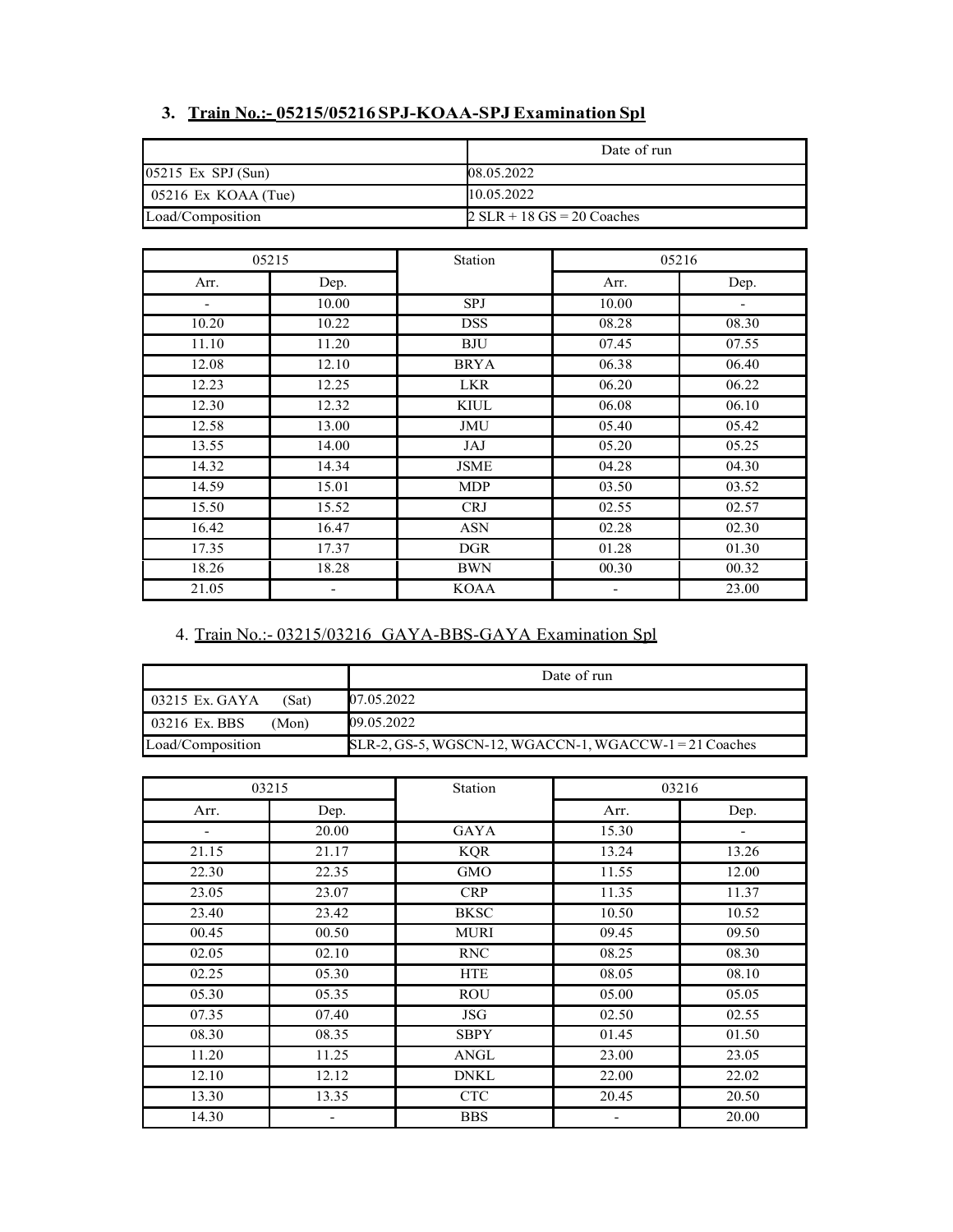#### **5. Train No.:- 03220/03219 DNR-DURG-DNR Examination Spl**

|                       | Date of run                  |
|-----------------------|------------------------------|
| $03220$ Ex DNR (Sat)  | 07.05.22                     |
| $03219$ Ex DURG (Mon) | 09.05.22                     |
| Composition           | $2 SLR + 20 GS = 22 Coaches$ |

|                          | 03220                    | Station     | 03219 |                          |
|--------------------------|--------------------------|-------------|-------|--------------------------|
| Arr.                     | Dep.                     |             | Arr.  | Dep.                     |
| $\overline{\phantom{a}}$ | 18.00                    | <b>DNR</b>  | 21.00 | $\overline{\phantom{a}}$ |
| 18.25                    | 18.35                    | <b>PNBE</b> | 19.55 | 20.05                    |
| 19.20                    | 19.22                    | <b>BKP</b>  | 18.33 | 18.35                    |
| 19.55                    | 19.57                    | <b>MKA</b>  | 17.58 | 18.00                    |
| 20.28                    | 20.30                    | <b>LKR</b>  | 17.33 | 17.35                    |
| 20.38                    | 20.40                    | <b>KIUL</b> | 17.23 | 17.25                    |
| 21.18                    | 21.20                    | <b>JMU</b>  | 16.58 | 17.00                    |
| 22.00                    | 22.05                    | JAJ         | 16.40 | 16.45                    |
| 01.10                    | 01.35                    | <b>ASN</b>  | 13.15 | 13.40                    |
| 05.15                    | 05.35                    | <b>TATA</b> | 07.50 | 08.15                    |
| 08.00                    | 08.05                    | <b>ROU</b>  | 04.45 | 04.50                    |
| 09.05                    | 09.10                    | <b>JSG</b>  | 03.25 | 03.30                    |
| 13.10                    | 13.15                    | <b>BSP</b>  | 00.05 | 00.10                    |
| 14.45                    | 14.50                    | R           | 22.30 | 22.32                    |
| 16.30                    | $\overline{\phantom{a}}$ | <b>DURG</b> | -     | 21.00                    |

#### **6. Train No.:- 03282/03281 DNR-GHY-DNR Examination special**

|                    | Date of run                    |
|--------------------|--------------------------------|
| 03282 Ex DNR (Sat) | 07.05.22                       |
| 03281 Ex GHY (Mon) | 09.05.22                       |
| Composition        | $2 SLR + 18 GSCN = 20 Coaches$ |

| 03282 |                          | Station     | 03281 |       |
|-------|--------------------------|-------------|-------|-------|
| Arr.  | Dep.                     |             | Arr.  | Dep.  |
|       | 21.15                    | <b>DNR</b>  | 18.00 |       |
| 21.40 | 21.50                    | <b>PNBE</b> | 17.05 | 17.15 |
| 22.40 | 22.42                    | <b>BKP</b>  | 16.15 | 16.17 |
| 23.28 | 23.30                    | <b>MKA</b>  | 15.38 | 15.40 |
| 00.30 | 00.35                    | <b>NBJU</b> | 14.30 | 14.35 |
| 00.50 | 00.52                    | <b>BGS</b>  | 14.08 | 14.10 |
| 01.30 | 01.32                    | KGG         | 13.30 | 13.32 |
| 01.43 | 01.45                    | <b>MNE</b>  | 13.18 | 13.20 |
| 02.30 | 02.32                    | <b>NNA</b>  | 12.30 | 12.32 |
| 03.30 | 03.40                    | <b>KIR</b>  | 11.25 | 11.35 |
| 07.55 | 08.20                    | SGUJ        | 07.00 | 07.25 |
| 12.20 | 12.25                    | <b>APDJ</b> | 02.30 | 02.35 |
| 18.00 | $\overline{\phantom{a}}$ | <b>GHY</b>  |       | 21.00 |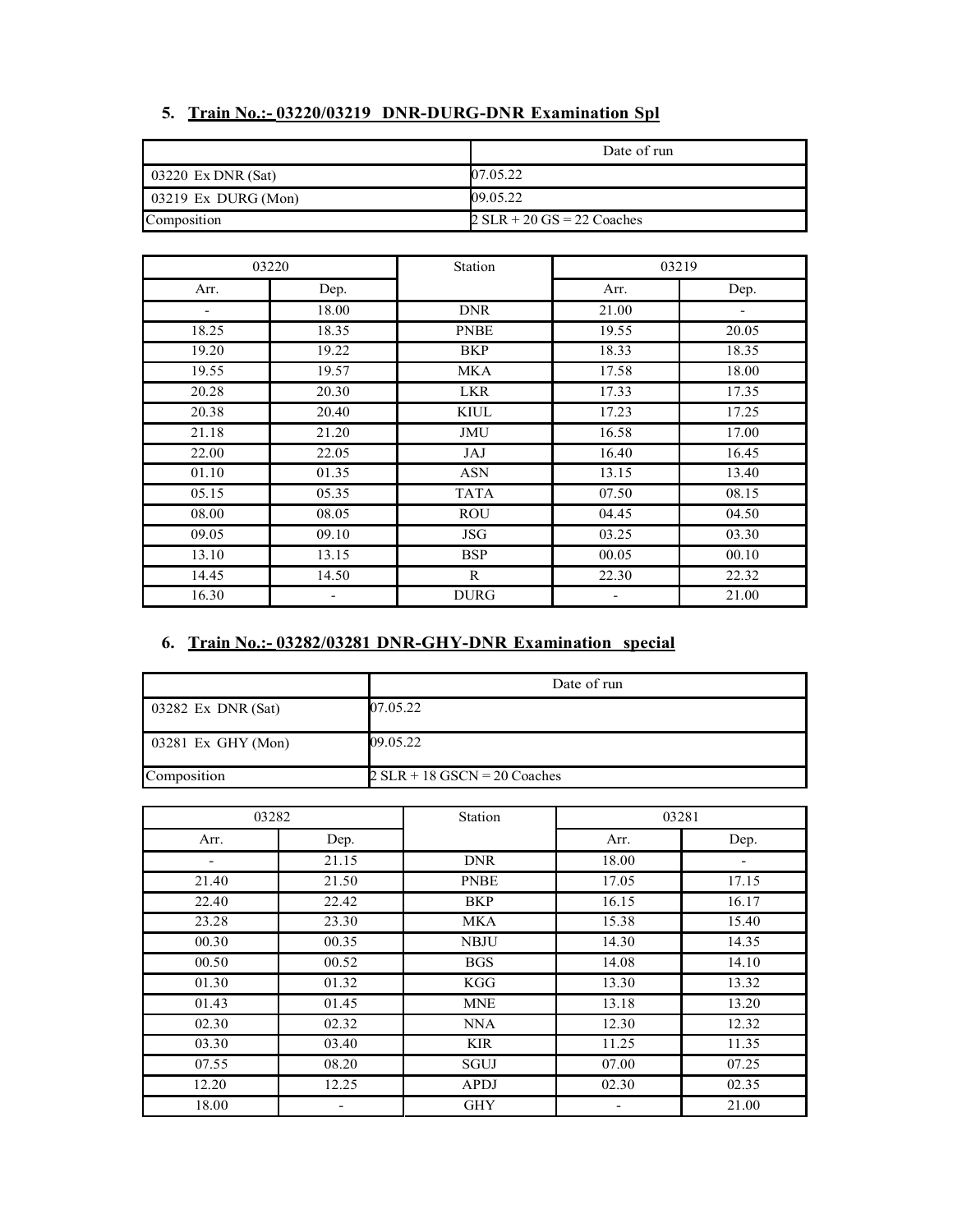#### **7. Train No.:- 05201/05202 BJU-MB-BJU Examination special**

|                      | Date of run                          |
|----------------------|--------------------------------------|
| $05201$ Ex BJU (Sat) | 07.05.22                             |
| $05202$ Ex MB (Tue)  | 10.05.22                             |
| Composition          | $SLR-2$ , GS-4, GSCN-14 = 20 Coaches |

| 05201 |       | Station    | 05202 |       |
|-------|-------|------------|-------|-------|
| Arr.  | Dep.  |            | Arr.  | Dep.  |
|       | 20.45 | <b>BJU</b> | 19.00 |       |
| 21.45 | 21.50 | <b>SPJ</b> | 17.25 | 17.30 |
| 22.50 | 22.55 | <b>MFP</b> | 16.10 | 16.15 |
| 23.50 | 23.55 | <b>HJP</b> | 15.05 | 15.10 |
| 01.25 | 01.30 | <b>CPR</b> | 13.20 | 13.30 |
| 02.25 | 02.30 | <b>SV</b>  | 11.00 | 11.05 |
| 04.30 | 04.40 | <b>GKP</b> | 08.00 | 08.15 |
| 09.00 | 09.02 | <b>BBK</b> | 02.30 | 02.35 |
| 10.30 | 10.40 | <b>LKO</b> | 01.55 | 02.00 |
| 14.50 | 14.52 | BE         | 21.08 | 21.10 |
| 17.00 |       | MB         |       | 19.25 |

## 8. **Train No.:- 03309/03310 DHN-BZA-DHN Examination Spl**

|                     | Date of run                         |
|---------------------|-------------------------------------|
| $03309$ Ex DHN(Sat) | 07.05.22                            |
| $03310$ Ex BZA(Mon) | 09.05.22                            |
| Load/Composition    | $SLR - 2$ , WGSCN - 12 = 14 coaches |

| 03309 |       | Station     | 03310 |       |
|-------|-------|-------------|-------|-------|
| Arr.  | Dep.  |             | Arr.  | Dep.  |
| -     | 09.00 | <b>DHN</b>  | 03.00 |       |
| 10.18 | 10.20 | <b>CRP</b>  | 00.55 | 01.00 |
| Pass  | 10.35 | <b>RJB</b>  | Pass  | 00.45 |
| 11.05 | 11.07 | <b>BKSC</b> | 23.38 | 23.40 |
| 12.30 | 12.35 | <b>MURI</b> | 22.00 | 22.05 |
| 13.55 | 14.00 | <b>RNC</b>  | 20.30 | 20.35 |
| 14.15 | 14.20 | <b>HTE</b>  | 20.10 | 20.15 |
| 17.15 | 17.20 | <b>ROU</b>  | 17.10 | 17.15 |
| 18.55 | 19.00 | <b>JSG</b>  | 15.10 | 15.15 |
| 19.55 | 20.00 | <b>SBP</b>  | 14.00 | 14.05 |
| 04.15 | 04.20 | <b>VZM</b>  | 06.10 | 06.15 |
| 05.35 | 06.00 | <b>VSKP</b> | 04.30 | 05.00 |
| 09.30 | 09.32 | <b>RJY</b>  | 23.23 | 23.25 |
| 14.30 |       | <b>BZA</b>  |       | 21.00 |